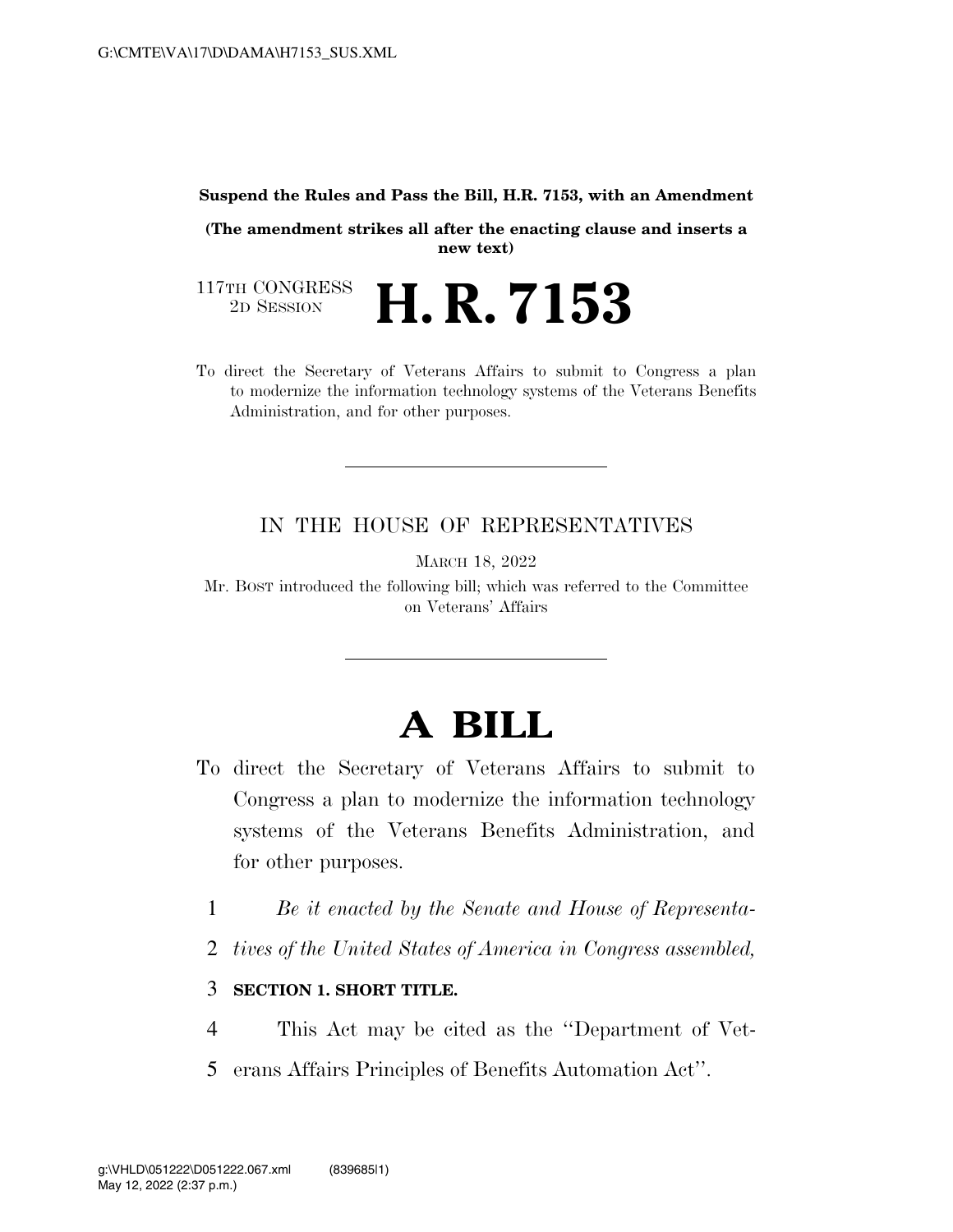$\mathfrak{D}$ 

### **SEC. 2. SENSE OF CONGRESS.**

 It is the sense of Congress that the Secretary of Vet- erans Affairs should increase automation in the processing of claims for benefits under the laws administered by the Secretary in accordance with the following principles:

 (1) The purpose of automation should be to in- crease the speed and accuracy of claims processing decisions.

 (2) Automation should be conducted in a man- ner that enhances the productivity of employees of 11 the Department of Veterans Affairs.

 (3) Automation should be carried out in a man- ner that achieves greater consistency in the proc- essing and rating of claims by relying on patterns of similar evidence in claim files.

 (4) To the greatest extent possible, automation should be carried out by drawing from information in the possession of the Department, other Govern-ment agencies, and claimants for benefits.

 (5) Automation of any claims process or deter-mination should not be end-to-end.

 (6) Employees of the Department should con- tinue to make decisions with respect to the approval of claims and the granting of benefits.

 (7) Automation should not be carried out in a manner that reduces or infringes upon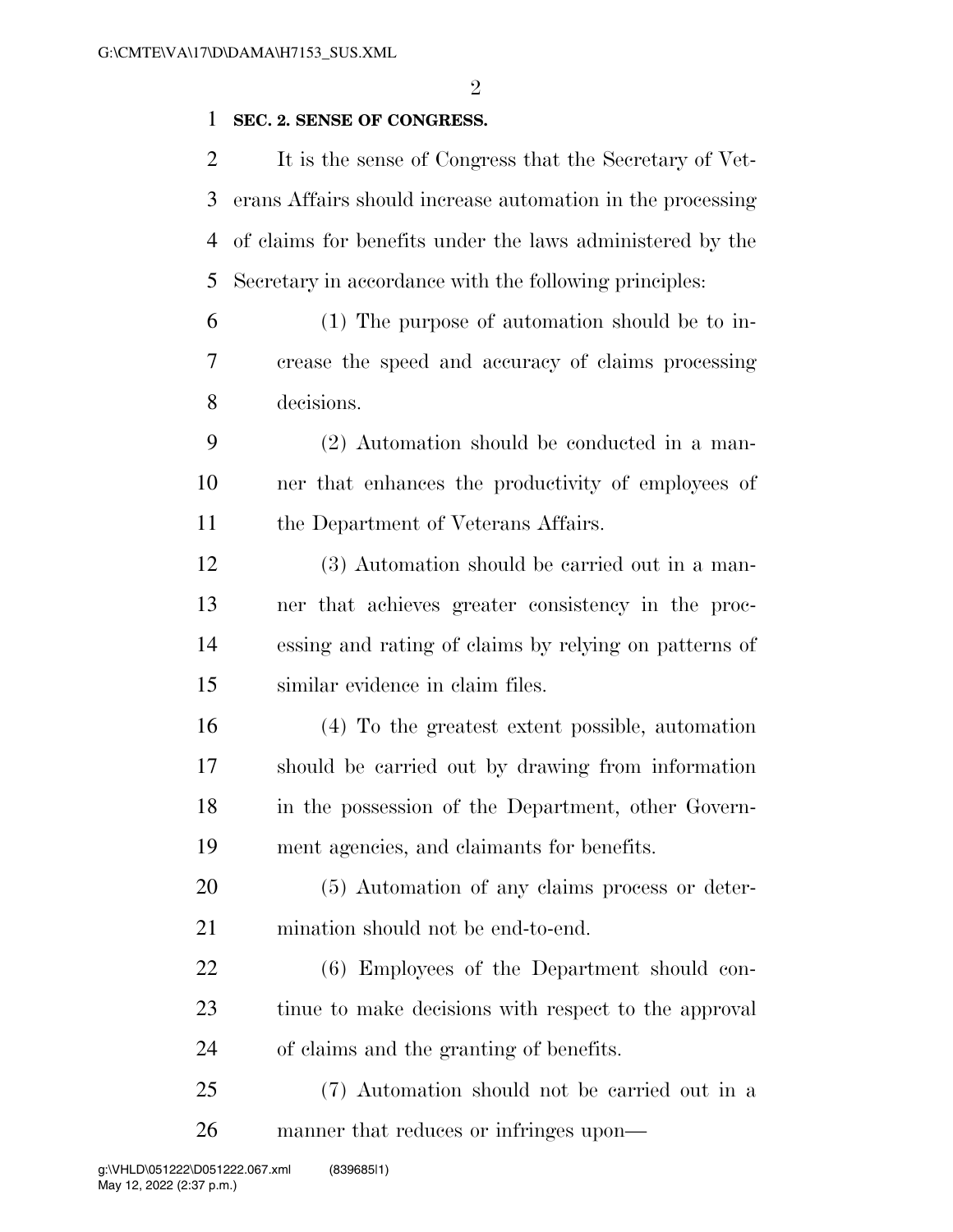| $\mathbf{1}$   | $(A)$ the due process rights of claimants for                |
|----------------|--------------------------------------------------------------|
| $\overline{2}$ | benefits under the laws administered by the                  |
| 3              | Secretary; or                                                |
| $\overline{4}$ | (B) the duties of the Secretary to assist                    |
| 5              | and notify claimants.                                        |
| 6              | (8) Automation should be carried out while tak-              |
| 7              | ing all necessary measures to protect the privacy of         |
| 8              | claimants and their personally identifiable informa-         |
| 9              | tion.                                                        |
| 10             | (9) Automation of claims processing should not               |
| 11             | eliminate or reduce the Veterans Benefits Adminis-           |
| 12             | tration workforce.                                           |
|                |                                                              |
| 13             | SEC. 3. PLAN FOR MODERNIZATION OF VETERANS BENE-             |
| 14             | FITS ADMINISTRATION INFORMATION TECH-                        |
| 15             | NOLOGY SYSTEMS.                                              |
| 16             | (a) IN GENERAL.—Not later than 180 days after the            |
| 17             | date of the enactment of this Act, the Secretary of Vet-     |
| 18             | erans Affairs shall submit to appropriate congressional      |
| 19             | committees a plan for the modernization of the informa-      |
| 20             | tion technology systems of the Veterans Benefits Adminis-    |
| 21             | tration. The plan shall cover the first fiscal year that be- |
| 22             | gins after the date of the enactment of this Act and the     |
| 23             | subsequent four fiscal years and shall include each of the   |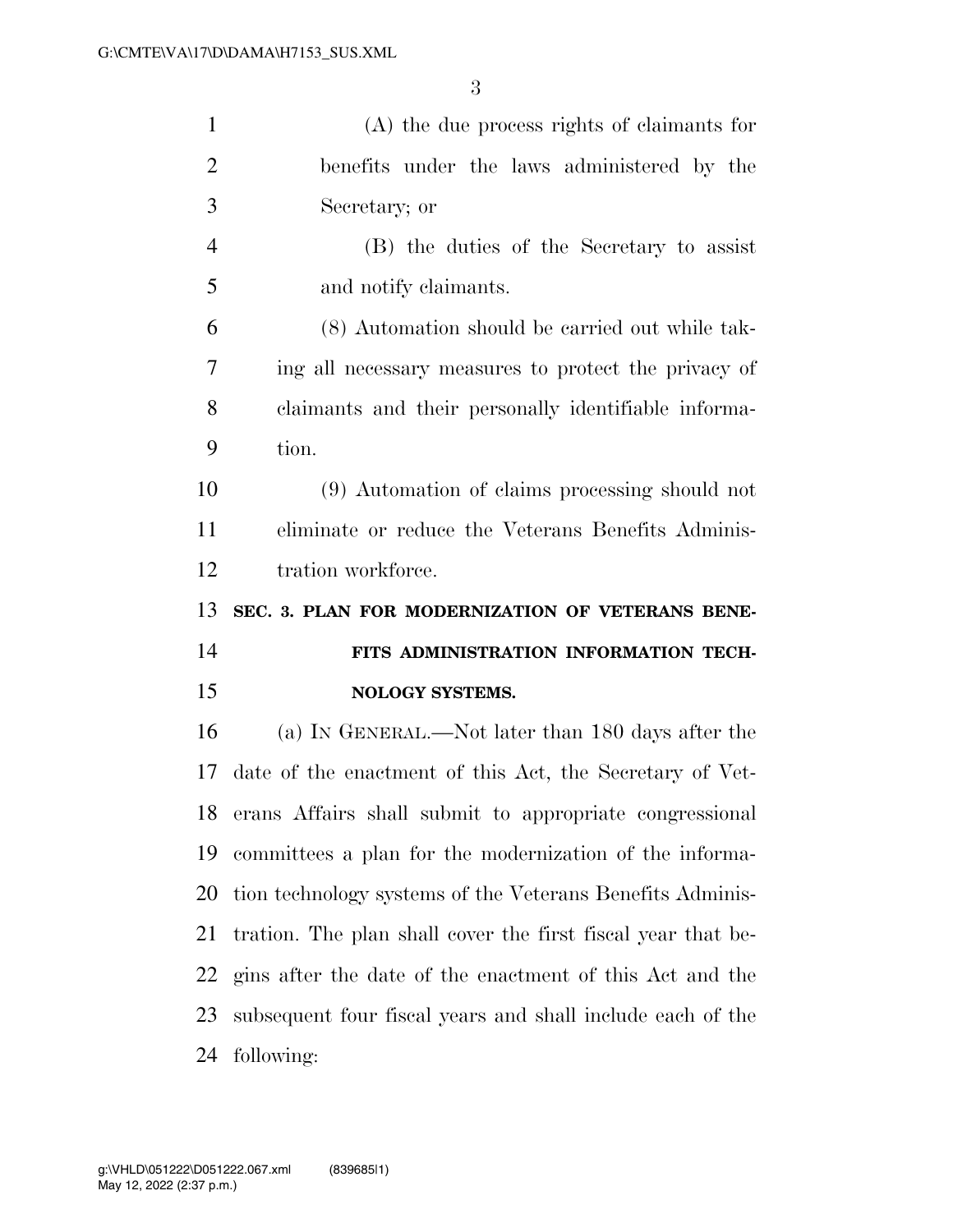(1) An identification of any information system to be modernized or retired, if applicable, during the period covered by the plan. (2) A description of how the Secretary intends to incorporate the principles referred to in section 2 into the modernization of such information systems. (3) An identification of targets, for each fiscal year, by which the Secretary intends to complete the modernization of each information system or major component or functionality of such system identified under paragraph (1). (4) Cost estimates for the modernization of each information system identified under paragraph (1) for each fiscal year covered by the plan and in total. (b) APPROPRIATE CONGRESSIONAL COMMITTEES.— In this section, the term ''appropriate congressional com- mittees'' means— (1) the Committee on Veterans' Affairs and the Subcommittee on Military Construction, Veterans' Affairs, and Related Agencies of the Committee on Appropriations of the House of Representatives; and

 (2) the Committee on Veterans' Affairs and the Subcommittee on Military Construction, Veterans'